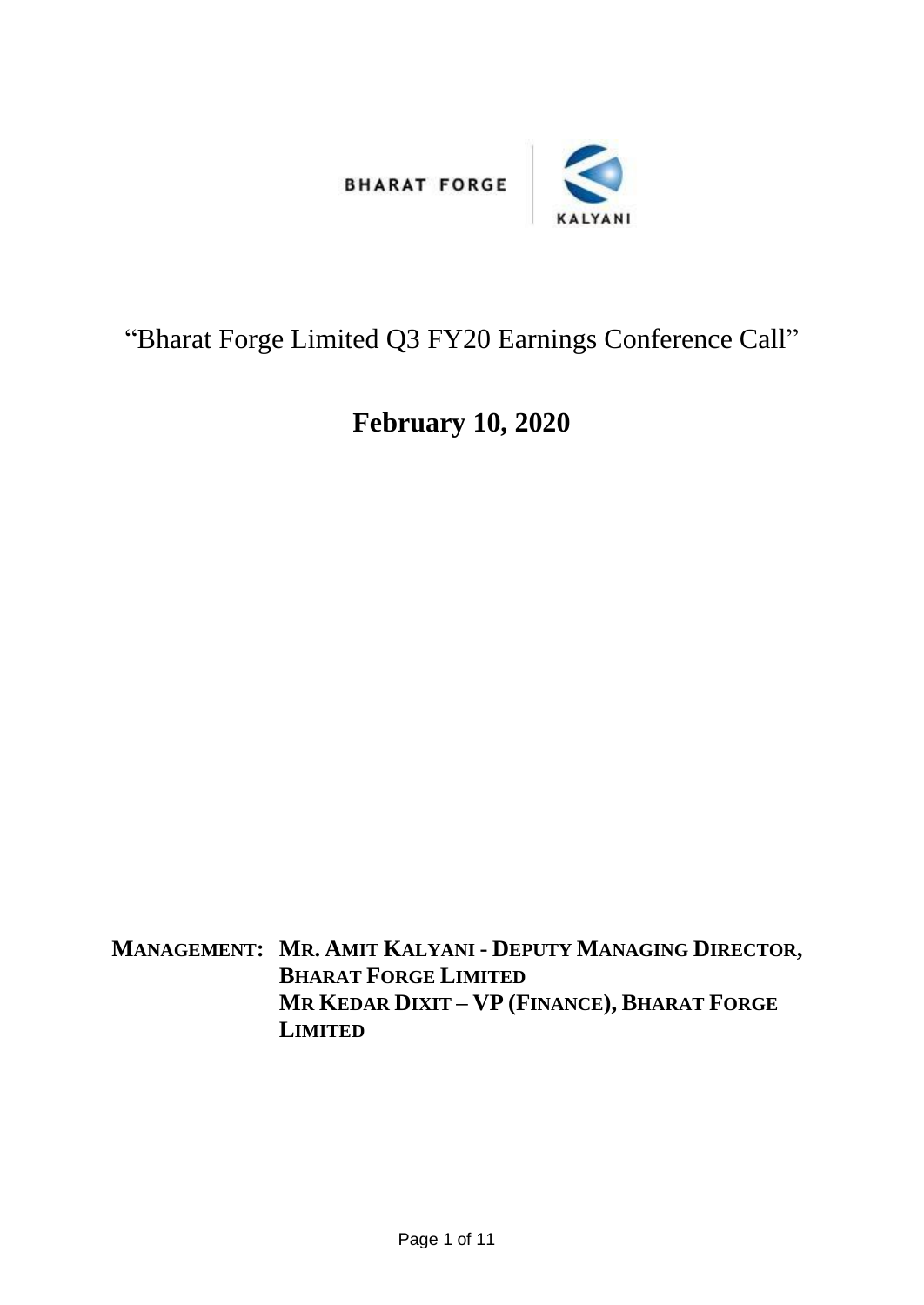**Moderator:** Ladies and gentlemen, good day and welcome to the Bharat Forge Q3 FY20 Earnings Conference Call. As a reminder, all participant lines will be in the listen-only mode and there will be an opportunity for you to ask questions after the presentation concludes. Should you need assistance during the conference call, please signal an operator by pressing '\*' then '0' on your touchtone phone. Please note that this conference is being recorded. I now hand the conference over to Mr. Amit Kalyani. Thank you and over to you.

**Amit Kalyani:** Good afternoon, ladies and gentlemen. This is Amit Kalyani. Thank you for joining us for our Q3 investor call. I have our finance team and investor relations team with me. I will take you through our numbers very quickly.

> On the whole, we have had a pretty poor performance for the quarter driven largely by the downturn both in domestic industry as well as overseas in the industrial space. On the commercial vehicle side, we have seen a 25% de-growth over last year for exports, on the passenger car side we have seen a 15% growth over last year. On the industrial side on the aggregate we have seen about 50% de-growth over last year and exports are down by about 35% to about 635 crores. On the domestic market our commercial vehicles sectors down almost 60% over last year which is corresponding to the kind of downturn in the production in the last quarter. On the passenger vehicle side we are flat compared to last year.

> On the industrial space, we are down by about 28% within which only in rail we have seen growth. We had a large defense business last year which was a contract we had received which has finished. So, that is no longer there. In spite of that on overall basis in industrial, we did about almost 200 crores in domestic. Our total domestic revenue was about 365 crores, 635 crores of export and total revenue just over 1,000 crores and total income for the quarter was about 1,076 crores which is about 36% lower than last year.

> Our EBITDA margins were about 22.2%, this was lower than Q2. Looking on the sector wise, as I mentioned it was largely impacted by CVs and commodity sector such as oil and gas. Passenger vehicles was a bright spot, we expect that going ahead the passenger vehicle business will recover. In fact, this quarter we had less passenger car business than we should have had because of a strike at one of our customers which reduced demand because many of their plants were closed for up to 45 days. But that is normalized now, so we should see a growth in the exports of pass cars in Q4. Overall, we believe that the bottoming out has happened. And we are at the bottom of the trough right now, probably Q3 and Q4 will be at similar levels and from Q1 we should start seeing overall growth.

> We are right now not sure of what is the impact of the coronavirus on the global automotive industry. What we believe from our customers having spoken to them all of last week is that everybody in Europe and the US has between 4 to 6 weeks of inventory. So, as long as this problem gets over within 4 to 6 weeks and they start shipping again and there is no border issues then there should not be a major impact on the overall automotive and global industries.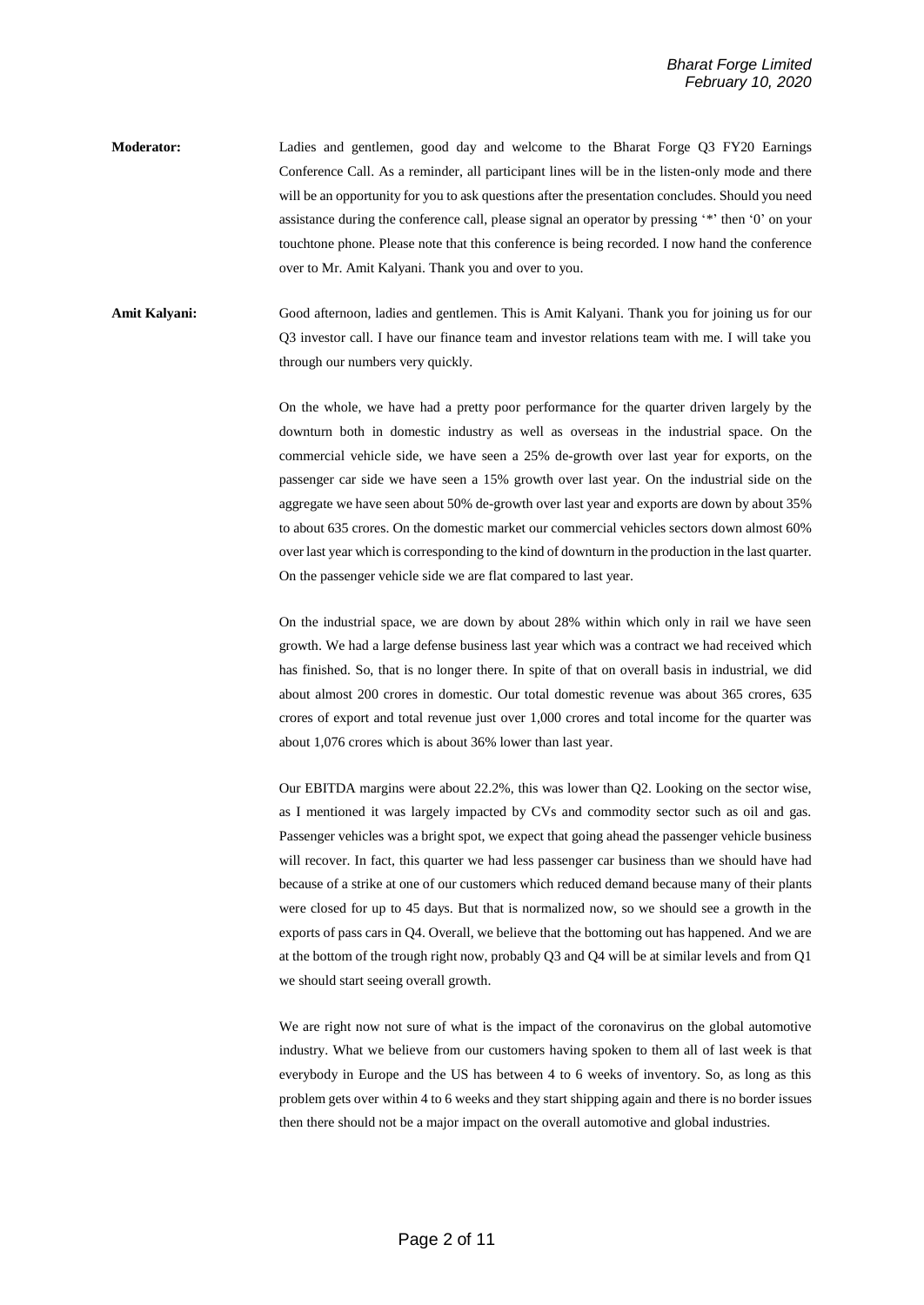In terms of operating profits, we had an operating profit margin of 44.1% which is almost same as last year. So, it is we have worked very hard on cost reduction and we will further effect significant cost reductions by Q4 and this combined with some amount of tailwinds, we will see margins recovering once again to fairly decent numbers. That is in the second half of next year, by quarter 4 of next year we expect significant cost reductions to take place. In terms of subsidiaries, I am very sorry with the kind of performance we have had. There was a very steep decline in the European markets and that continues. So we have started a significant restructuring in our German operations where we are reducing manpower cost, reducing conversion, reducing all kinds of cost to a double digit percentage of revenue and hopefully by the end of next year again this should have been fully completed and also our new aluminum business will start kicking in.

I am very happy to report that between the aluminum forging plant, plus the fourth line that we have set up in Germany, plus one line that we have set up in our old German plant and the nominations that we have received for our US operations we have significant tie-up of business for a period of 5 to 7 years. So, this is something that will give a big flip to our European and overseas subsidiaries. It will change the entire complexion of the business as we convert more and more of our steel business to aluminum and downsize our steel business. It will reduce the fixed cost in the steel business and allow us to take advantage of the higher margins in the aluminum business and grow our business substantially.

Our Nellore plant is now online and we are starting billing from February. We have received orders from many companies now including both in India passenger car companies as well as global companies and by next year we should start seeing significant growth coming in this business. By next year I mean, 2021-2022. In term of e-mobility, we continue to make progress in terms of localizing variety of power electronic and control electronic products for both commercial vehicle industry, buses and pass cars and three-wheelers, including two-wheelers. We are as a company not undertaking any CAPEX for expansion of any capacities, we are pretty much operating at 50% capacity utilization. So, we have huge capacities available for any kind of growth that we can see. Also please remember that we are investing in strategic areas such as defense, R&D and our e-mobility business where we do not have revenues yet. But these are costs that are all being charged off to our P&L and as and when these business starts generating revenue and contribution you will see a substantial improvement in overall bottomline and EBITDA. Also we have had a, over the last 2 years about Rs. 11,000 increase in steel prices per ton so that has also over last 2 years inflated our topline and suppressed our bottomline because of the inflatory impact of steel prices.

So that is really all that I wanted to say, we have been trying to make sure that our inventories at the end customers and anywhere abroad are under control. We do not want inventories and working capital to get tied up so we are very consciously managing our inventories and managing our cash flow. We continue to have strong cash flow, we have strong balance sheet, we have almost 1,900 crores of cash and we have the ability to take advantage of any upturn or any strategic weakness in any of our competition by stepping in and supplying their products through our capacities. I think FY20 is almost behind us and I think it is one of the worst years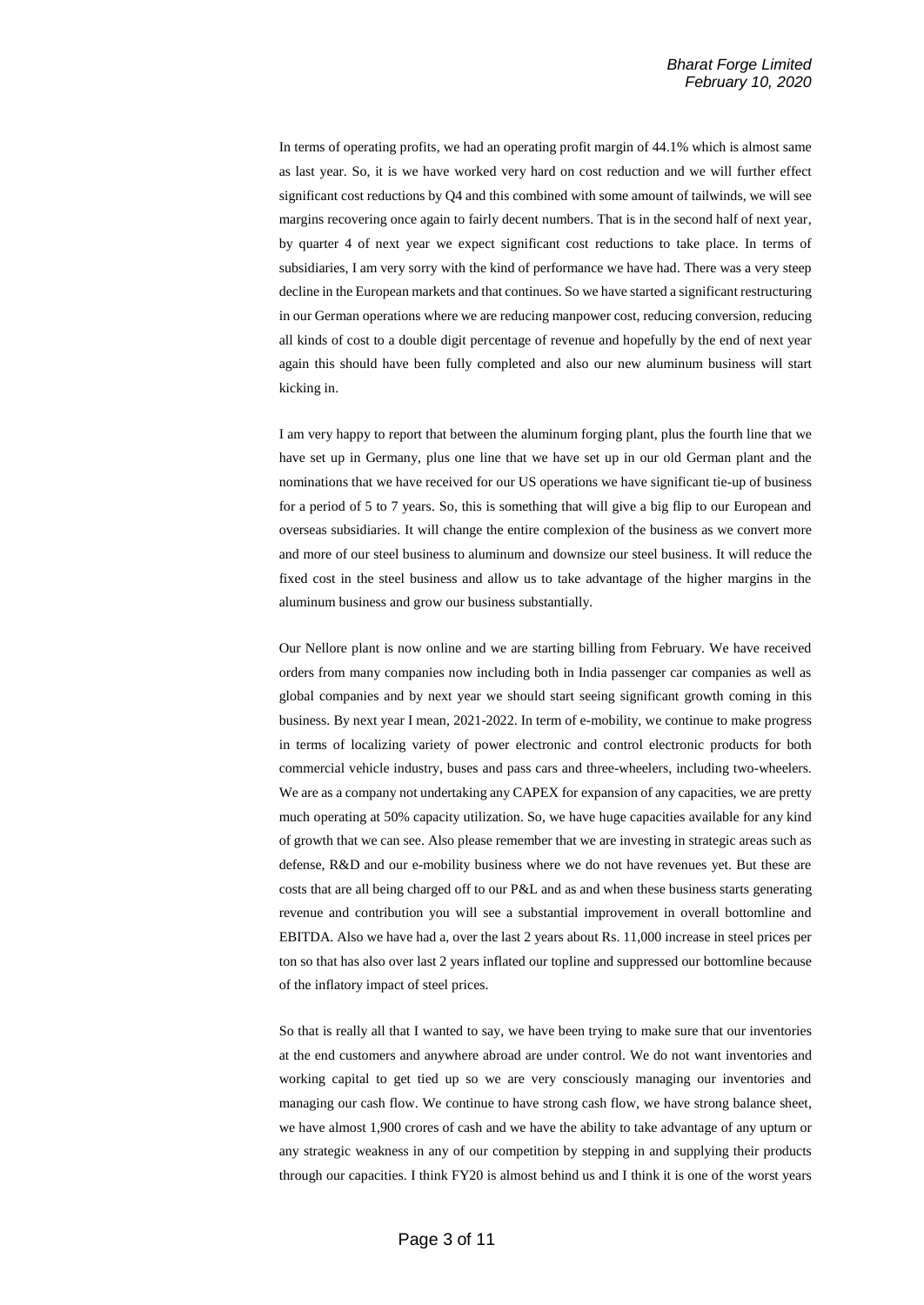|                      | that I can remember. I am fairly confident that we see better times ahead, we have a stronger<br>connection and contacts with our customers especially as they move and transition their business<br>towards the e-mobility future, there is a lot that we are looking to do for them and also the<br>subsidiaries transitioning to a more aluminum chassis component and strategic chassis<br>component technology business bodes well for the subsidiaries and I am fairly confident that<br>this will once in for all in the next 1.5 years to 2 years completely change the phase and nature<br>of our overseas subsidiaries with healthy returns and ratios. |
|----------------------|-------------------------------------------------------------------------------------------------------------------------------------------------------------------------------------------------------------------------------------------------------------------------------------------------------------------------------------------------------------------------------------------------------------------------------------------------------------------------------------------------------------------------------------------------------------------------------------------------------------------------------------------------------------------|
|                      | So, ladies and gentlemen, I will be happy to answer your calls now. I do not have anything more<br>to say, so.                                                                                                                                                                                                                                                                                                                                                                                                                                                                                                                                                    |
| <b>Moderator:</b>    | Thank you very much. We will now begin the question and answer session. The first question is<br>from the line of Kapil Singh from Nomura Securities. Please go ahead.                                                                                                                                                                                                                                                                                                                                                                                                                                                                                            |
| <b>Kapil Singh:</b>  | Firstly, I wanted to check you mentioned that Q4 may be similar to Q3 did I get that, right?                                                                                                                                                                                                                                                                                                                                                                                                                                                                                                                                                                      |
| Amit Kalyani:        | Yes.                                                                                                                                                                                                                                                                                                                                                                                                                                                                                                                                                                                                                                                              |
| <b>Kapil Singh:</b>  | I am saying normally there is seasonality that Q4 has much higher truck production, so we are<br>not expecting that?                                                                                                                                                                                                                                                                                                                                                                                                                                                                                                                                              |
| <b>Amit Kalyani:</b> | Yes, upto this year because of the BS-IV to BS-VI transition nobody wants to build BS-IV<br>vehicles and get stuck with them not being sold. So, that is the problem. That what our customers<br>are saying to us. And there is still inventory in the market of about 18,000-19,000 trucks. So,<br>they have to first liquidate inventory and then build and sell new vehicles.                                                                                                                                                                                                                                                                                  |
| <b>Kapil Singh:</b>  | And sir, in the overseas business also we expect it to be at the same level on the both trucks as<br>well as oil and gas?                                                                                                                                                                                                                                                                                                                                                                                                                                                                                                                                         |
| Amit Kalyani:        | Yes, overseas also we expect overall the business to be very similar to Q3. On top of everything<br>else we have this whole coronavirus business which is difficult sitting in India to understand<br>what is the impact of that but 30% of the global supply chain for manufactures goods comes out<br>of China. And about 20% of manufactured goods are purchased by China. So, if you put stop on<br>it for 30 to 45 days it is quite a big impact.                                                                                                                                                                                                            |
| <b>Kapil Singh:</b>  | So, secondly I wanted to check on something more structural that you have talked about in terms<br>of electric vehicles, e-mobility and also power electronics. Just if you could talk about what are<br>the competitive strengths in this business and how is this business different in terms of return<br>ratios, etc. I mean, some of the things that we would like to understand is for example in forging<br>business we need to set up a big capacity up front and that turns out to be a competitive advantage<br>as well. So, here do you need to do a lot of CAPEX for R&D? Or how you are thinking about<br>it?                                        |
| <b>Amit Kalyani:</b> | What we are doing is, we have created a capability of power and control electronics which is<br>basically DC/DC converters AC/DC converters, inverters, onboard chargers, battery packs,                                                                                                                                                                                                                                                                                                                                                                                                                                                                          |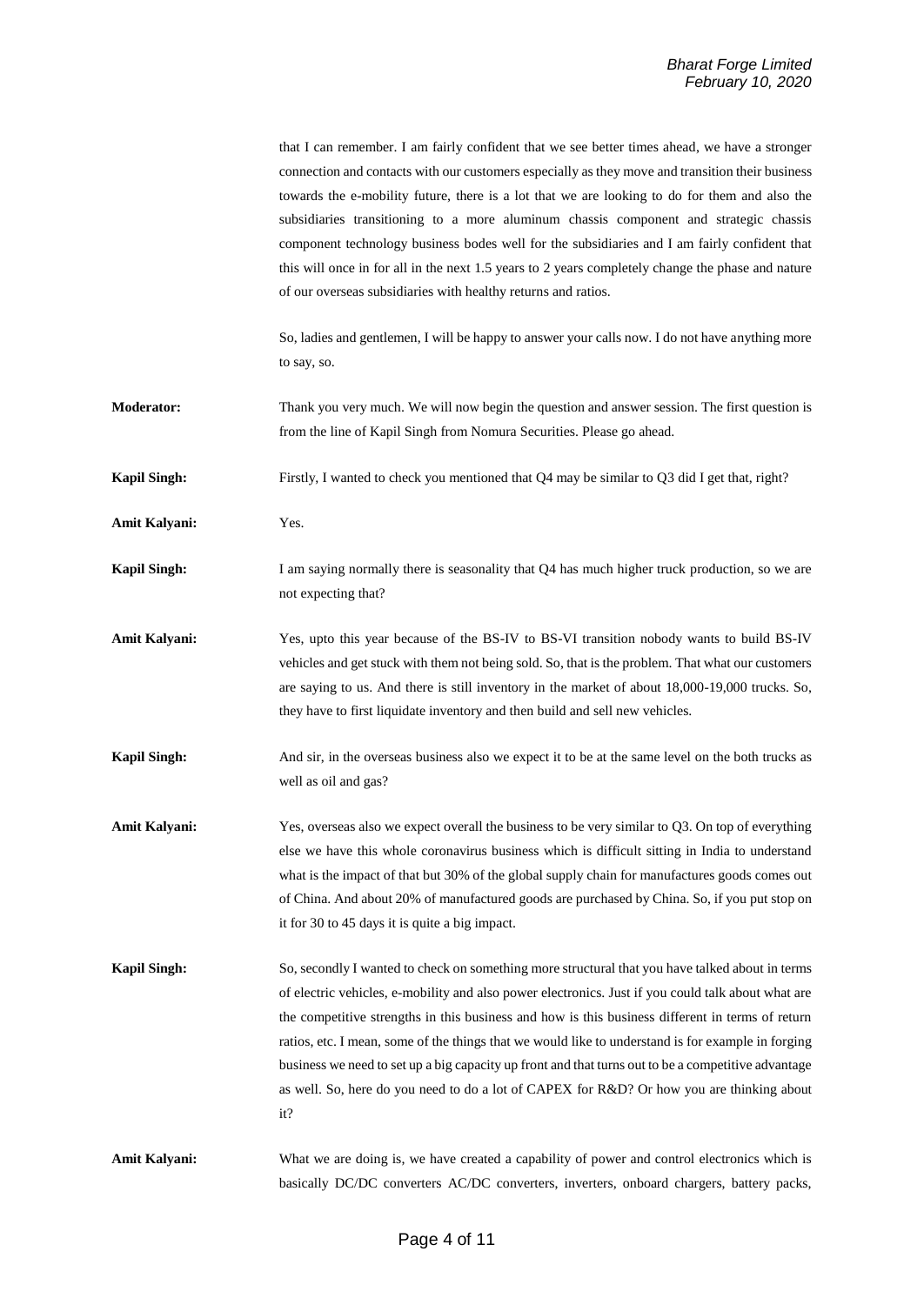through the various investments we have made. Now the first company is a company called Refu, which we acquired 50% of. Now this company makes power and control electronics for non-automotive, but not on-highway vehicles. So they supply to this big cranes and to all kinds of speciality vehicles and equipment's, high end power electronics and control electronics including vehicle that are used for towing aircraft in airports, etc. So, very demanding application and now what we are doing is we are taking their capability and using India engineering and cost base, expanding the, let us say the offering moving it down into the automotive space, whether it is a commercial vehicle or pass car space. Similarly with our investment in Tevva, we are taking their battery technology and their BMS technology and adapting that to various opportunities that we have in India, say for basically for buses and ILCVs. One of the problems on the electric side was that till today the electric FAME 2 incentives are only applicable to twowheelers, three-wheelers and passenger cars. The passenger car electric is going to be a global solution. Nobody is going to look at local solutions. But if we look at three-wheelers and twowheelers, three-wheelers have already started with local solutions. There are lots of electric three-wheelers on the road in UP, Bihar, Haryana, Madhya Pradesh which are low cost threewheelers. So, we expect that as regulations come into these markets these will have to move to standardized solutions that need safety norms which are at least local if not global in standards. So, this is where we see an opportunity. Similarly, with buses and light trucks getting covered by FAME 2, which will happen very shortly. We expect that a lot of the municipal buses will become electric because as a part of this whole CO2 mitigation and pollution mitigation, the government has taken a policy decision to move towards electric buses in the city. So, these are 2 big growth drivers and todays electric buses are largely imports, the whole case, assembles it into a bus and sell it under different names. So both, Ashok Leyland, Tata and others want to address this, and we are engaged with them in a conversation about providing them solutions for where our solutions fit their needs. So, that is how we see this capability. The capability we are offering is both at a component level and at an integration level. Tevva has extremely strong integration capability and that is what we bring to the table.

**Kapil Singh:** Is it possible to quantify what is the content that we can supply?

**Amit Kalyani:** The content for vehicle will be significantly higher than the content for vehicle that we see today. But let it first start, we are still a little away from that.

**Moderator:** Thank you. The next question is from the line of Puneet Gulati from HSBC. Please go ahead.

**Puneet Gulati:** Can you help me understand why the trading subsidiary reporting a negative EBITDA at this quarter as well? How should we think about this?

**Kedar Dixit:** So this also includes intercompany eliminations and there is a dividend which was declared by UK entity to India. So that gets eliminated in consolidation. So and then that is no more an income for the group. So, I think you have not taken that cognizance and that is the reason you are seeing a loss at trading entity.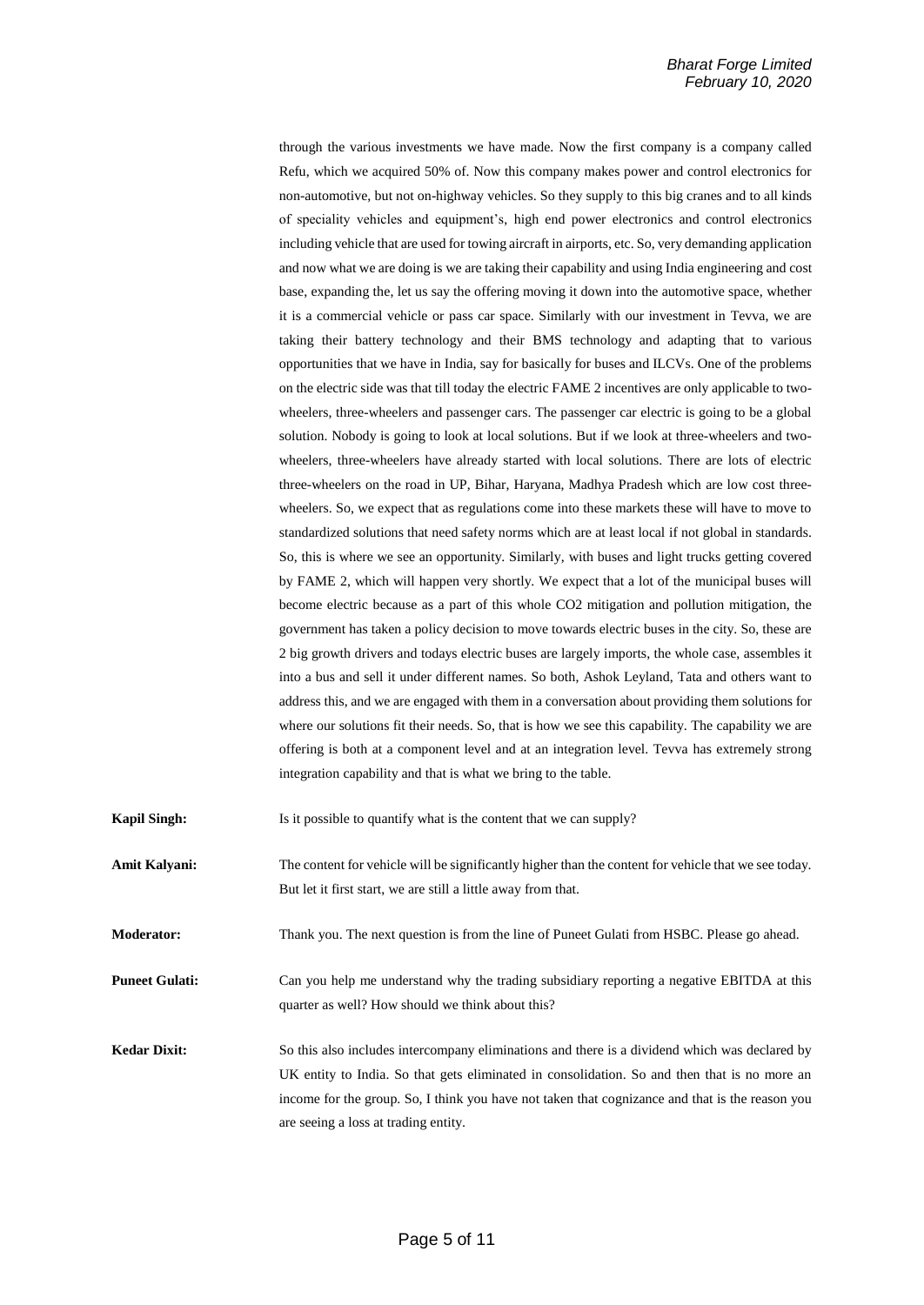- **Puneet Gulati:** No, I am looking at the table 10 in your report which talks about EBITDA of 2,128 for Q3 and then there is a standalone EBITDA of 2,394. So just trying to understand why was the gap there?
- **Kedar Dixit:** Yes, so as I mentioned that also includes intercompany profit elimination. So, whatever inventory, which is unsold inventory so we need to eliminate profit on that. So, that is the impact.

**Puneet Gulati:** It was a negative number last quarter also. So I was wondering, 2 consecutive quarters of unsold inventory there?

**Kedar Dixit:** See, basically when your volumes go down substantially and suddenly there is time for liquidation of inventory.

- **Puneet Gulati:** Then in this quarter, we reported 3 additional subsidiaries if you can give some more color there. One is this Eternus Performance Materials, there is Kalyani Center for Precision Technology and Kalyani Precision Machining. What are these 3 into?
- **Amit Kalyani:** This Kalyani Centre for Precision technology is a new plant we have set up in Maharashtra where we have got some machining business for a short period of time for the next 3-4 years where we have hired a facility and we have set up a plant, independent plant to take care of that new business. Eternus Performance is a defense related startup where they make carbon fiber product and carbon and composite products which we have invested a small stake in. And the third subsidiary that Precision Machining is a subsidiary we have incorporated for machining operations of the forging that we make in US.
- **Puneet Gulati:** And last time you also mentioned that the new Nellore plant will now be housed under a separate subsidiary?
- Amit Kalyani: No, we could not do that. It's a part of Bharat Forge itself.
- **Puneet Gulati:** And any guidance on FY21 CAPEX?
- Amit Kalyani: So, FY21 organic CAPEX is almost nothing, only whatever CAPEX is done last year there are some payments for that which will be done.
- **Puneet Gulati:** Some number there?
- Amit Kalyani: The payment for last year will be about 250 crores.
- **Puneet Gulati:** And then there will be some maintenance CAPEX?
- Amit Kalyani: Maintenance CAPEX will be about 100 crores.
- **Moderator:** Thank you. The next question is from the line of Ronak Sarda from Systematix. Please go ahead.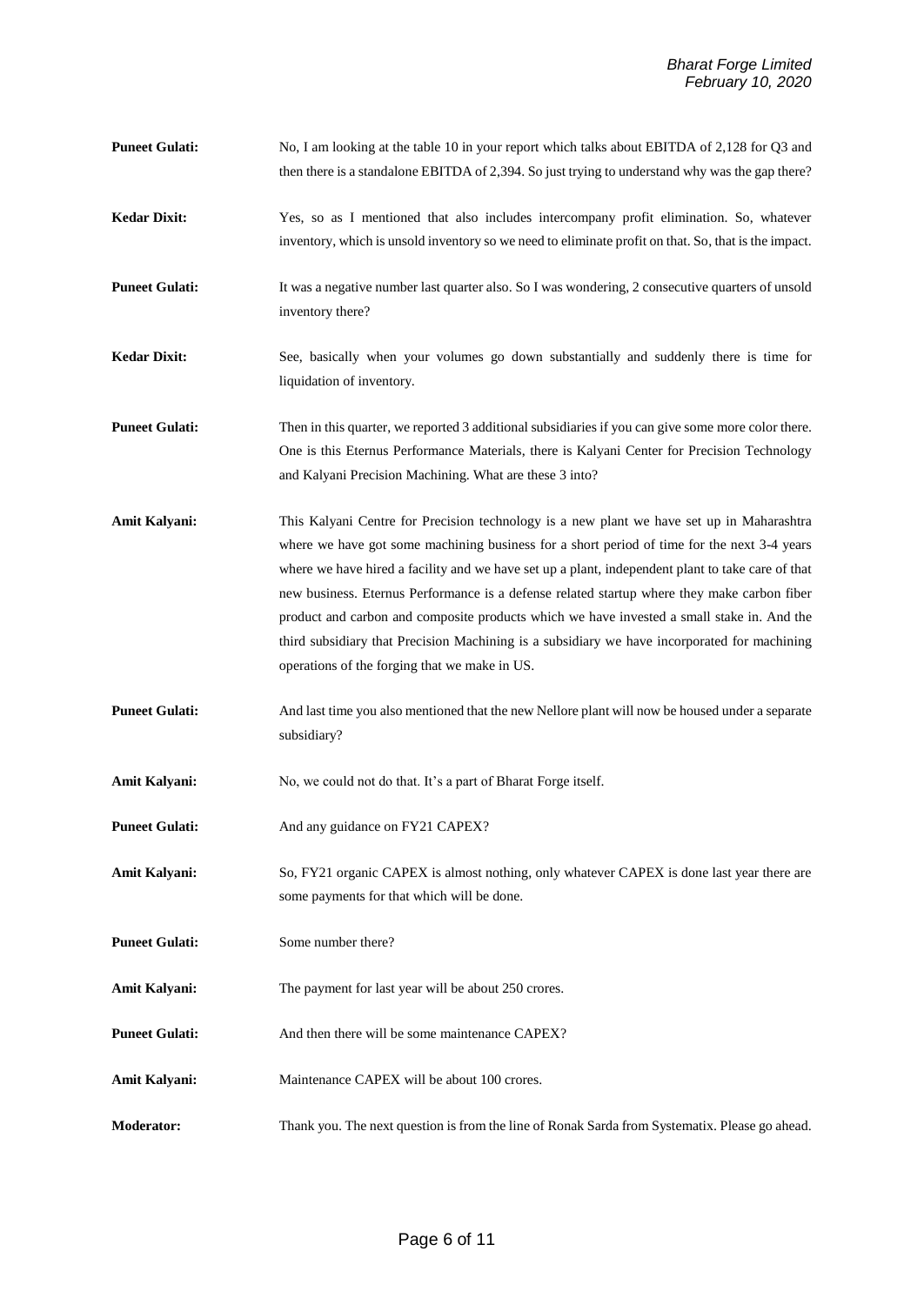- **Ronak Sarda:** Sir, you mentioned we should see some growth coming back from FY21. Based on the current scenario would you be able to highlight which segment?
- Amit Kalyani: We will see growth on pass car, we expect commercial vehicle also to grow and we expect our industrial business to grow because the de-stocking should be over. So, we expect some growth to come there as well.
- **Ronak Sarda:** This is mainly the non-auto exports industrial you mean oil and gas space.
- **Amit Kalyani:** Yes.
- **Ronak Sarda:** The second question was on the non-auto exports only. I mean, we have seen some sequential decline again this quarter as well. Anything specific to highlight here or this is one of?
- **Amit Kalyani:** No, just further de-stocking and look at the crude oil prices. They have softened right now and are somewhere in the region of \$52 to \$54.
- **Ronak Sarda:** So, that is the impact mainly for the softening?
- **Amit Kalyani:** Yes.
- **Ronak Sarda:** And if I look at the class 8 production for the last few months, our decline has obviously been much more than what the production decline has been?
- **Amit Kalyani:** No, our decline has not been more than the production decline. Our decline is in line with the production decline.
- **Ronak Sarda:** So, is de-stocking over, I mean in the export CVs or should we see some further de-stocking in next quarter as well?
- **Amit Kalyani:** No, actually on the export side there is expectation in the second half it should improve a little bit. Right now, markets are quite slow. But they are at a same level as what we saw in Q3.
- **Ronak Sarda:** And sir finally on defense, there are some news that Saudi Arabia is looking at our systems?
- **Amit Kalyani:** No see, I do not want to comment on any individual country or customer. All I will say is that we had a fantastic response to our products at the DefExpo. And we are very hopeful that we should definitely see export business coming in the next 12 to 18 months.
- **Ronak Sarda:** Sir any regular defense business other than the guns?
- Amit Kalyani: For the products that we have showcased this time besides guns are vehicles, armored protected vehicles, we have unmanned vehicles, bullet proof vehicles. We have a variety of different products that we have showcased this time in the Defense Expo, including some very interesting drones for carrying goods and cargo. So, we have a drone which can carry 65 kilos of cargo up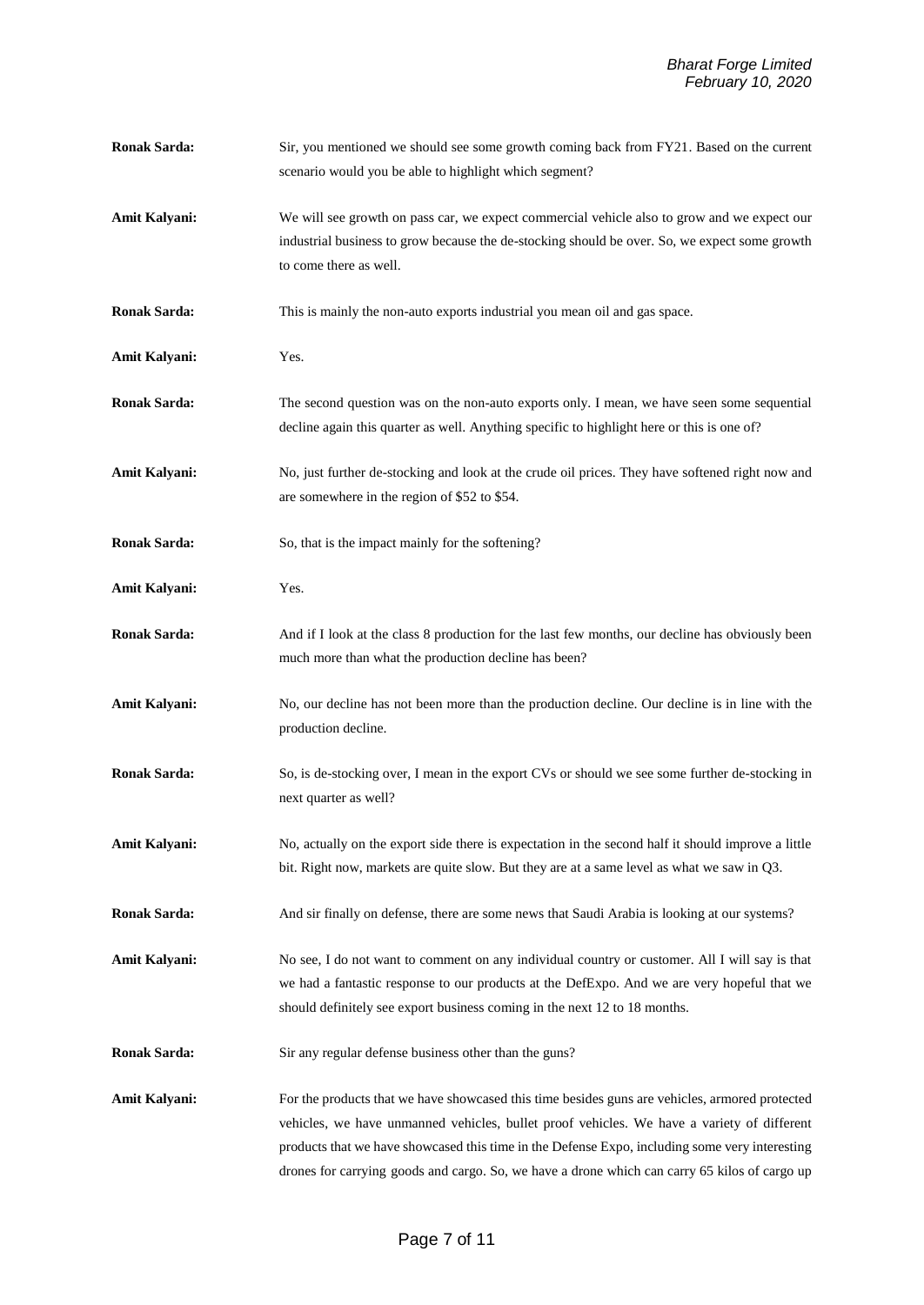to 6,000 meters in altitude. So, you want to send some emergency supplies or medical supplies or food or radio whatever to someone behind the line this can be done remotely.

**Ronak Sarda:** And sir last question on the Nellore facility. Can you highlight how will the ramp-up be over the next 12 months?

Amit Kalyani: So we start billing in that facility this month. We will have very small revenue this year, next year we will see a growth in revenue. But it is really in 2022-2023 when we should see a very significant jump in revenue.

- **Ronak Sarda:** So, initially it would be more of domestic business, exports business?
- Amit Kalyani: No, we have got both. Actually our first customer was an export customer.
- **Ronak Sarda:** So, it is a mix of both.
- **Amit Kalyani:** It is a mix of both. It is about 70% domestic, 30% exports right now.
- **Ronak Sarda:** And since you could not separate it out, it would be taxed at 25%?
- **Amit Kalyani:** Yes. For the time being, yes.
- **Moderator:** Thank you. The next question is from the line of Riken Gopani from Infina Finance. Please go ahead.
- **Riken Gopani:** Firstly, I would like to just understand the underlying trends in the export non-auto segment. In Q1 when we had seen the revenue decline sharply and that was outlined as a de-stocking quarter as well. This quarter that performance is even weaker than that. So, if you could highlight what exactly are the trends their and also outline, is it a base that we are at these levels or how should we look at it in the next year?
- **Amit Kalyani:** See, our big exports is to the oil and gas to the US which is for shale. Now this is a business which is a switch on switch off business. It is not like a deep sea well where you cannot switch it off once you switch it on. So, if the oil prices decline beside below a certain point then they turn off the well, if the oil prices go up they turn on the well. In addition to that in the Texas and Permian Basin, they also have a problem of pipelines to take the oil and gas out. The pipelines are currently under construction. So, today it causes them a lot of money to truck the oil and gas away. As the pipeline come on stream their cost of transportation will come down and therefore it will also give a little more stability to the operations over there.
- **Riken Gopani:** So, the current weakness is entirely attributable to that segment and are there any segments which are supporting it positively?
- Amit Kalyani: So, there is a segment of construction and mining equipment that also is related to this. Because there is a lot of power gen equipment and pumping equipment that is used in this which are made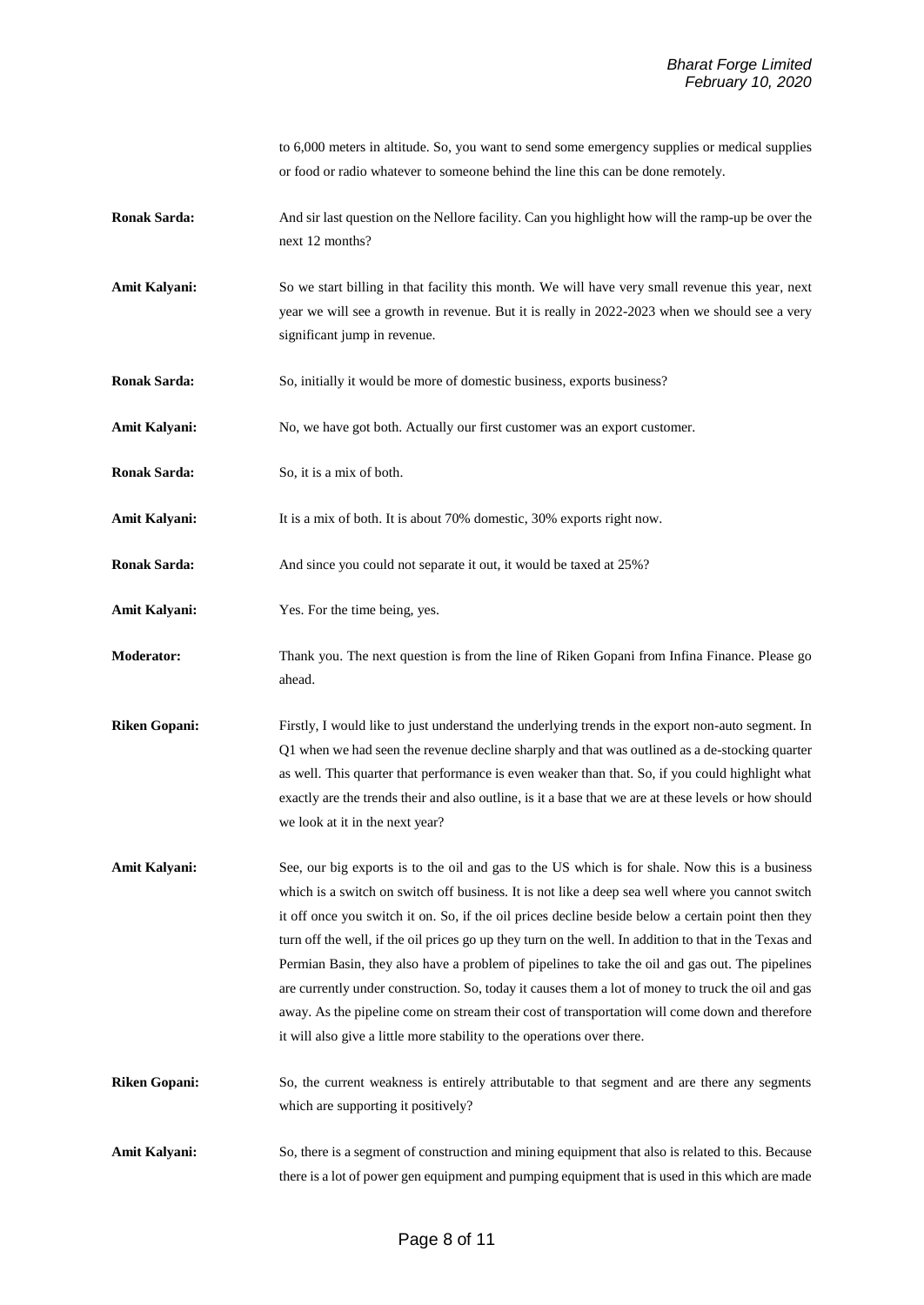by companies like Caterpillar, Cummins, MTU and others. So, directly or indirectly oil and gas has the big impact on these sectors.

**Riken Gopani:** So, it is fairly OK to assume that it would be linked to crude prices?

**Amit Kalyani:** Yes. It is linked to crude prices.

**Riken Gopani:** And from next year onwards we were talking about another client being added.

Amit Kalyani: Yes, so we have got 2 new clients. One which we announced last year, one more this year and we have also added some new products. So, once that is through we should have additional growth.

**Riken Gopani:** So, when do we see ramp up of these 2 new clients happening?

**Amit Kalyani:** That ramp up will happen over the next year.

**Riken Gopani:** And the second question which I had was in your comments you were outlining that we may also have the potential to benefit if there is somebody who is wanting to shift capacities or look for an alternate supplier. In our segments where is it that we have players from China as a larger competition?

**Amit Kalyani:** So, there is still very large manufacturing in-house, if we look at Europe. Most European OEM has large in-house manufacturing. Some of them, even at the passenger car company we would have forging in-house. And all of them have machining in-house. So, all of this one day is going to come out.

**Riken Gopani:** It is not something related to China is what you are relating to?

- Amit Kalyani: No, it could also be related to China, related to other geographies, Italy and many other geographies but the easiest one to go after is the domestic, what is made in-house.
- **Moderator:** Thank you. The next question is from the line of Jinesh Gandhi from Motilal Oswal Securities Ltd. Please go ahead.

**Jinesh Gandhi:** Steel price pass through impact in this quarter?

- Amit Kalyani: It is the same as last quarter's level. So, it is not additional.
- **Jinesh Gandhi:** And what would be our USD and our realization in this quarter?

Amit Kalyani: 71.

**Jinesh Gandhi:** And third question pertains to the oil and gas revenue trends. So, how it would be trending in third quarter versus second quarter?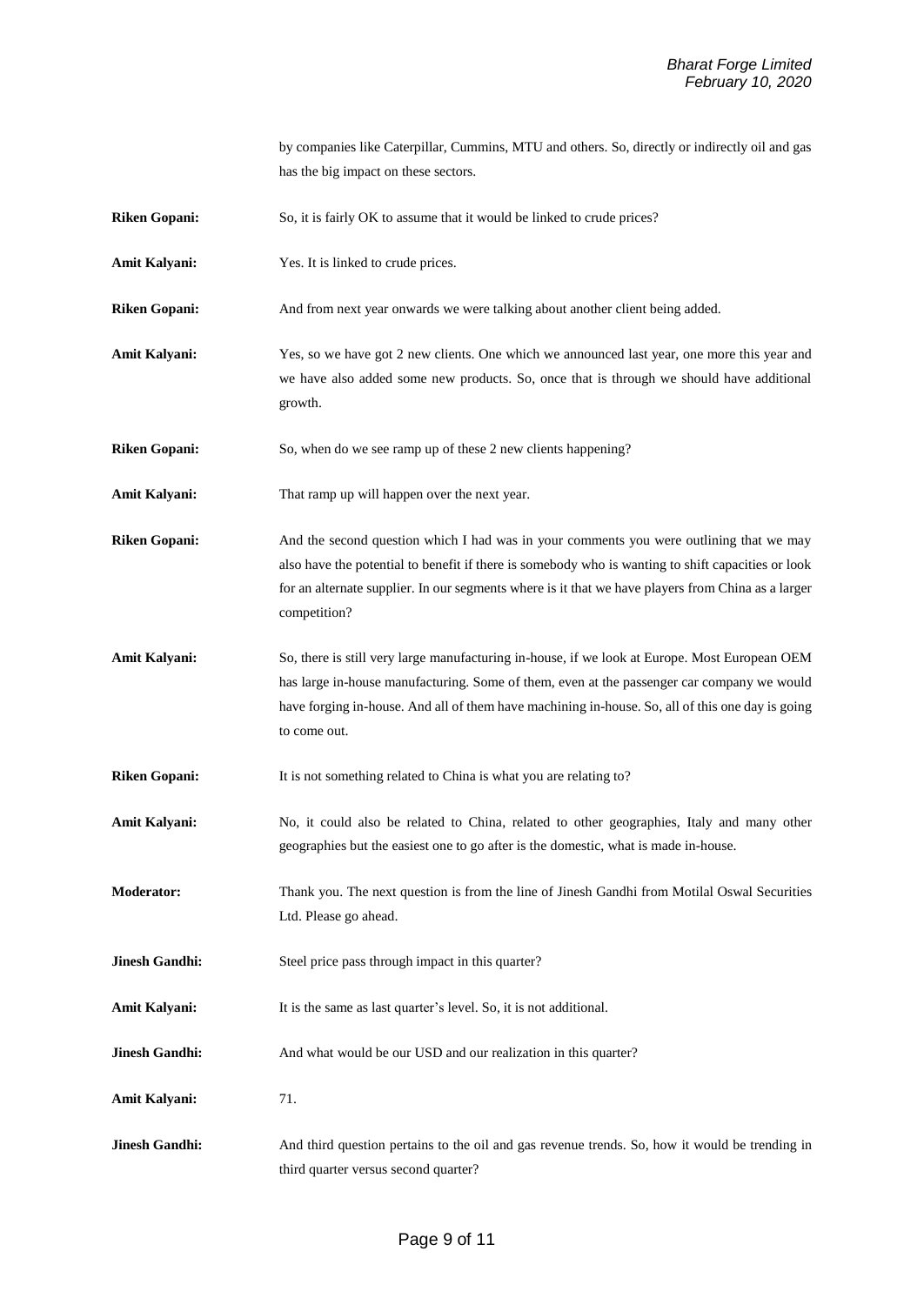| <b>Amit Kalyani:</b>     | Down. Third quarter was lower than second quarter.                                                                                                                                                                                                                                                                                                                                |
|--------------------------|-----------------------------------------------------------------------------------------------------------------------------------------------------------------------------------------------------------------------------------------------------------------------------------------------------------------------------------------------------------------------------------|
| <b>Jinesh Gandhi:</b>    | But what would be the run rate now?                                                                                                                                                                                                                                                                                                                                               |
| Amit Kalyani:            | It is about 25% lower than last quarter.                                                                                                                                                                                                                                                                                                                                          |
| <b>Jinesh Gandhi:</b>    | And lastly, you have been talking about cost cutting initiatives. Any indication what are you<br>targeting in terms of cost savings in India and what are the areas you are targeting?                                                                                                                                                                                            |
| Amit Kalyani:            | We are targeting every area both variable cost, fixed cost, conversion cost, energy, consumption,<br>basically every area.                                                                                                                                                                                                                                                        |
| <b>Moderator:</b>        | Thank you. The next question is from the line of Basudeb Banerjee from Ambit Capital. Please<br>go ahead.                                                                                                                                                                                                                                                                         |
| <b>Basudeb Banerjee:</b> | Just couple of things as you said that truck inventory is somewhere around 18,000-19,000 and<br>if we look at monthly retailing of trucks it is somewhere around 10,000-11,000. So, which<br>implies that till March there will be hardly any production? Is that right, sir?                                                                                                     |
| Amit Kalyani:            | No, so what is happening is, if you see last 2-3 months bus production has increased. So chassis<br>are being built for buses. Because you may have heard that there some 2,400 buses were ordered<br>by one government and then other 4,000 by another entity. So, about 6,400-6,500 buses were<br>placed. So, large part of the production has shifted towards buses right now. |
| <b>Basudeb Banerjee:</b> | But this inventory number which you said is only trucks?                                                                                                                                                                                                                                                                                                                          |
| Amit Kalyani:            | It is largely trucks.                                                                                                                                                                                                                                                                                                                                                             |
| <b>Basudeb Banerjee:</b> | So, basically till March BS-VI truck production will be very minimal and even BS-IV?                                                                                                                                                                                                                                                                                              |
| Amit Kalyani:            | BS-VI only will start in March. They will start because they will have to have some trucks in<br>the dealerships before, by April one.                                                                                                                                                                                                                                            |
| <b>Basudeb Banerjee:</b> | And sir, at this juncture what is your utilization for India operations?                                                                                                                                                                                                                                                                                                          |
| Amit Kalyani:            | It is less than 50%.                                                                                                                                                                                                                                                                                                                                                              |
| <b>Basudeb Banerjee:</b> | And last thing is, in Q3 you said that metal prices for you were more or less same as Q2. So now<br>we are almost half way through Q4, so what is the metal price? It is same even now?                                                                                                                                                                                           |
| Amit Kalyani:            | Yes.                                                                                                                                                                                                                                                                                                                                                                              |
| Moderator:               | Thank you. The next question is from the line of Mumukshu Mandlecha from Emkay Global.<br>Please go ahead.                                                                                                                                                                                                                                                                        |